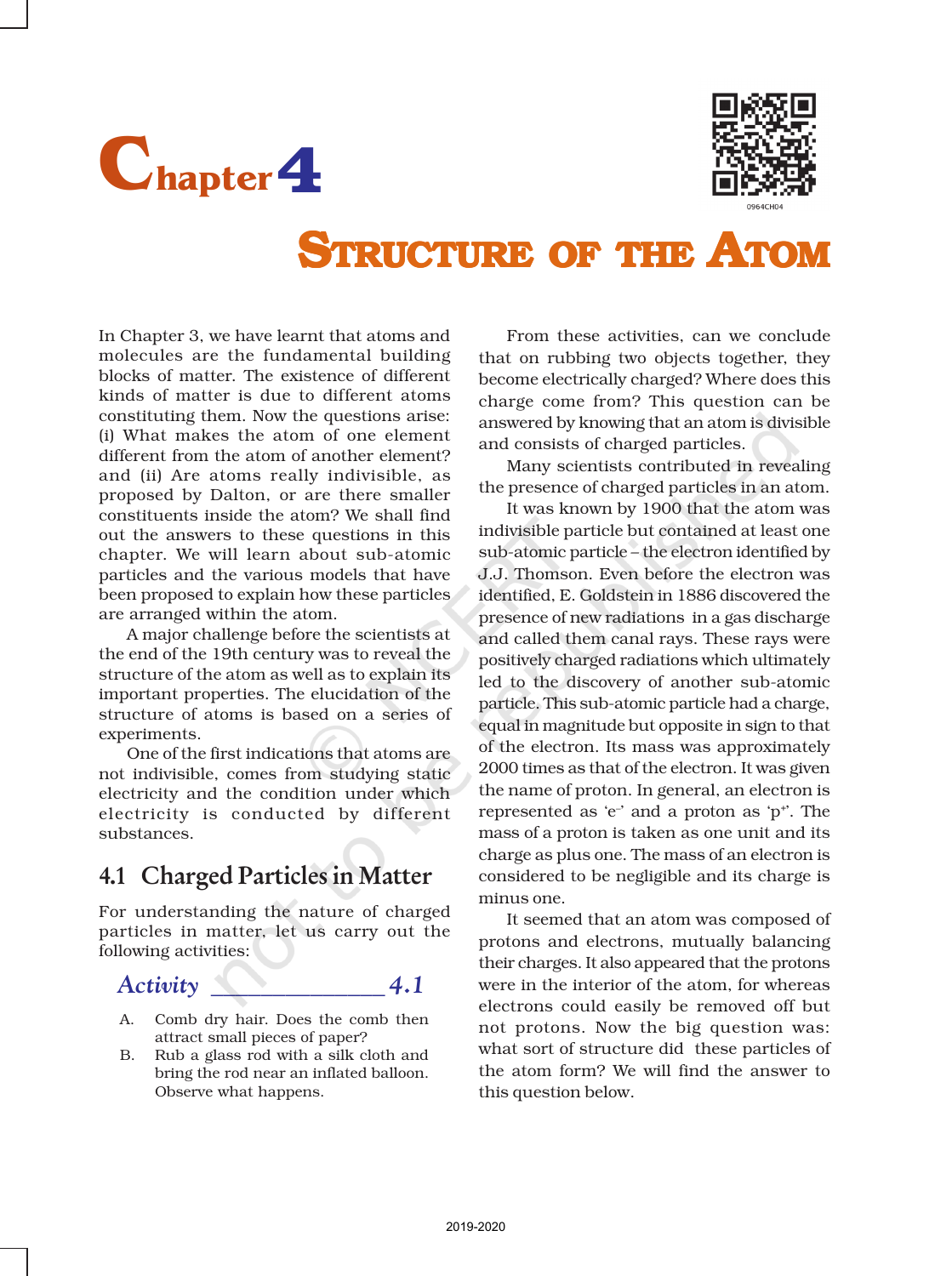## uestions

- *1. What are canal rays?*
- *2. If an atom contains one electron and one proton, will it carry any charge or not?*  $\bigcup$

# 4.2 The Structure of an Atom

We have learnt Dalton's atomic theory in Chapter 3, which suggested that the atom was indivisible and indestructible. But the discovery of two fundamental particles (electrons and protons) inside the atom, led to the failure of this aspect of Dalton's atomic theory. It was then considered necessary to know how electrons and protons are arranged within an atom. For explaining this, many scientists proposed various atomic models. J.J. Thomson was the first one to propose a model for the structure of an atom.

#### 4.2.1 THOMSON'<sup>S</sup> MODEL OF AN ATOM

Thomson proposed the model of an atom to be similar to that of a Christmas pudding. The electrons, in a sphere of positive charge, were like currants (dry fruits) in a spherical Christmas pudding. We can also think of a watermelon, the positive charge in the atom is spread all over like the red edible part of the watermelon, while the electrons are studded in the positively charged sphere, like the seeds in the watermelon (Fig. 4.1).



*Fig.4.1: Thomson's model of an atom*

*STRUCTURE OF THE ATOM* 47

J.J. Thomson (1856- 1940), a British physicist, was born in Cheetham Hill, a suburb of Manchester, on 18 December 1856. He was awarded the Nobel prize in Physics in 1906 for his work on the discovery of electrons.



He directed the Cavendish Laboratory at Cambridge for 35 years and seven of his research assistants subsequently won Nobel prizes.

Thomson proposed that:

- (i) An atom consists of a positively charged sphere and the electrons are embedded in it.
- (ii) The negative and positive charges are equal in magnitude. So, the atom as a whole is electrically neutral.

Although Thomson's model explained that atoms are electrically neutral, the results of experiments carried out by other scientists could not be explained by this model, as we will see below.

## 4.2.2 RUTHERFORD'<sup>S</sup> MODEL OF AN ATOM

Ernest Rutherford was interested in knowing how the electrons are arranged within an atom. Rutherford designed an experiment for this. In this experiment, fast moving alpha (α)-particles were made to fall on a thin gold foil.

- He selected a gold foil because he wanted as thin a layer as possible. This gold foil was about 1000 atoms thick.
- α-particles are doubly-charged helium ions. Since they have a mass of 4 u, the fast-moving α-particles have a considerable amount of energy.
- It was expected that  $\alpha$ -particles would be deflected by the sub-atomic particles in the gold atoms. Since the  $\alpha$ -particles were much heavier than the protons, he did not expect to see large deflections.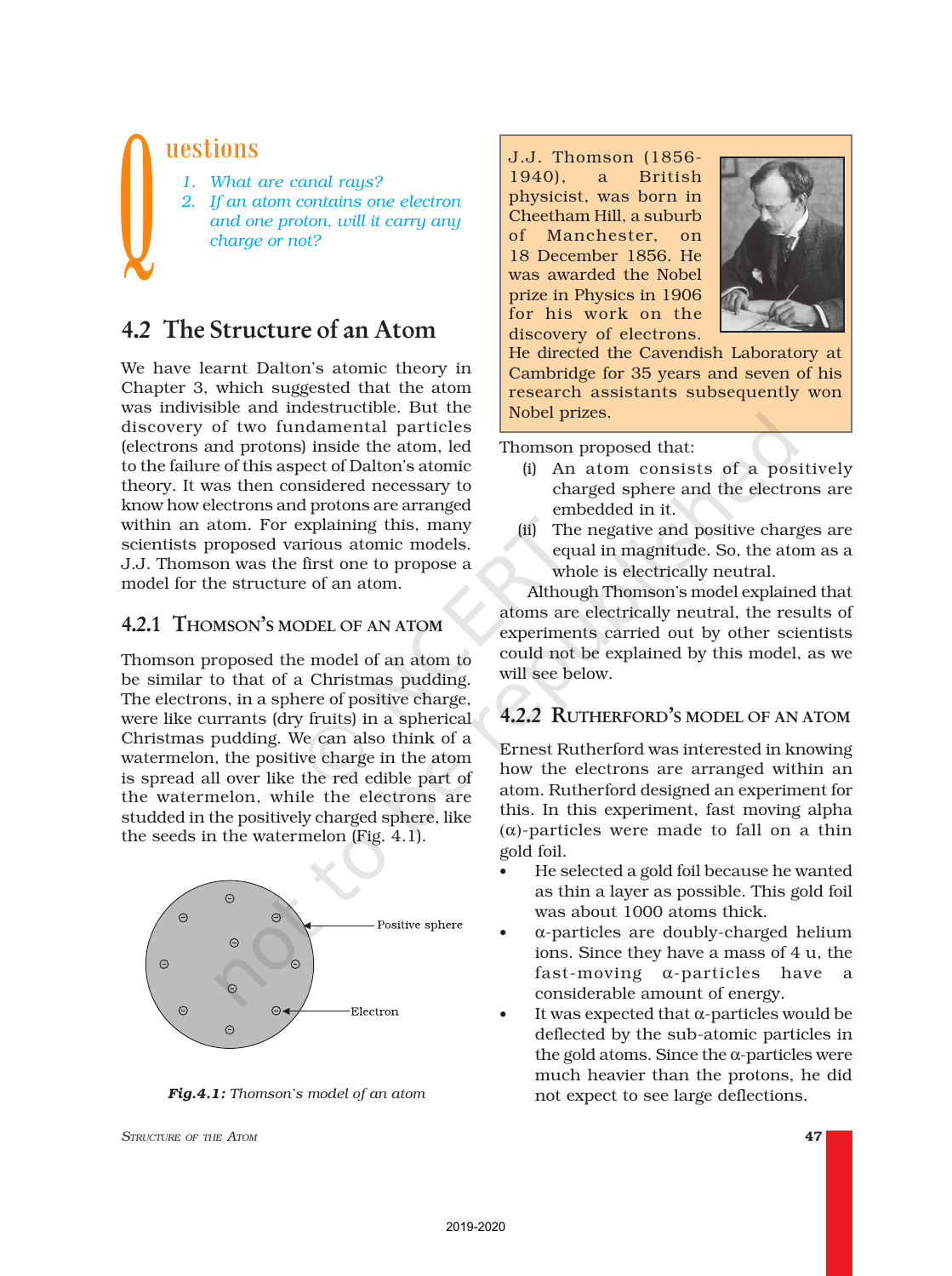

*Fig. 4.2: Scattering of* α*-particles by a gold foil*

But, the α-particle scattering experiment gave totally unexpected results (Fig. 4.2). The following observations were made:

- (i) Most of the fast moving  $\alpha$ -particles passed straight through the gold foil.
- (ii) Some of the  $\alpha$ -particles were deflected by the foil by small angles.
- (iii) Surprisingly one out of every 12000 particles appeared to rebound.

In the words of Rutherford, "*This result was almost as incredible as if you fire a 15-inch shell at a piece of tissue paper and it comes back and hits you*".



E. Rutherford (1871-1937) was born at Spring Grove on 30 August 1871. He was known as the 'Father' of nuclear physics. He is famous for his work on radioactivity and the

discovery of the nucleus of an atom with the gold foil experiment. He got the Nobel prize in chemistry in 1908.

Let us think of an activity in an open field to understand the implications of this experiment. Let a child stand in front of a wall with his eyes closed. Let him throw stones at the wall from a distance. He will

hear a sound when each stone strikes the wall. If he repeats this ten times, he will hear the sound ten times. But if a blind-folded child were to throw stones at a barbed-wire fence, most of the stones would not hit the fencing and no sound would be heard. This is because there are lots of gaps in the fence which allow the stone to pass through them.

Following a similar reasoning, Rutherford concluded from the α-particle scattering experiment that–

- (i) Most of the space inside the atom is empty because most of the α-particles passed through the gold foil without getting deflected.
- (ii) Very few particles were deflected from their path, indicating that the positive charge of the atom occupies very little space.
- (iii) A very small fraction of  $\alpha$ -particles were deflected by  $180^{\rm o}$ , indicating that all the positive charge and mass of the gold atom were concentrated in a very small volume within the atom.

From the data he also calculated that the radius of the nucleus is about  $10<sup>5</sup>$  times less than the radius of the atom.

On the basis of his experiment, Rutherford put forward the nuclear model of an atom, which had the following features:

- (i) There is a positively charged centre in an atom called the nucleus. Nearly all the mass of an atom resides in the nucleus.
- (ii) The electrons revolve around the nucleus in circular paths.
- (iii) The size of the nucleus is very small as compared to the size of the atom.

#### Drawbacks of Rutherford's model of the atom

The revolution of the electron in a circular orbit is not expected to be stable. Any particle in a circular orbit would undergo acceleration. During acceleration, charged particles would radiate energy. Thus, the revolving electron would lose energy and finally fall into the nucleus. If this were so, the atom should be highly unstable and hence matter would not exist in the form that we know. We know that atoms are quite stable.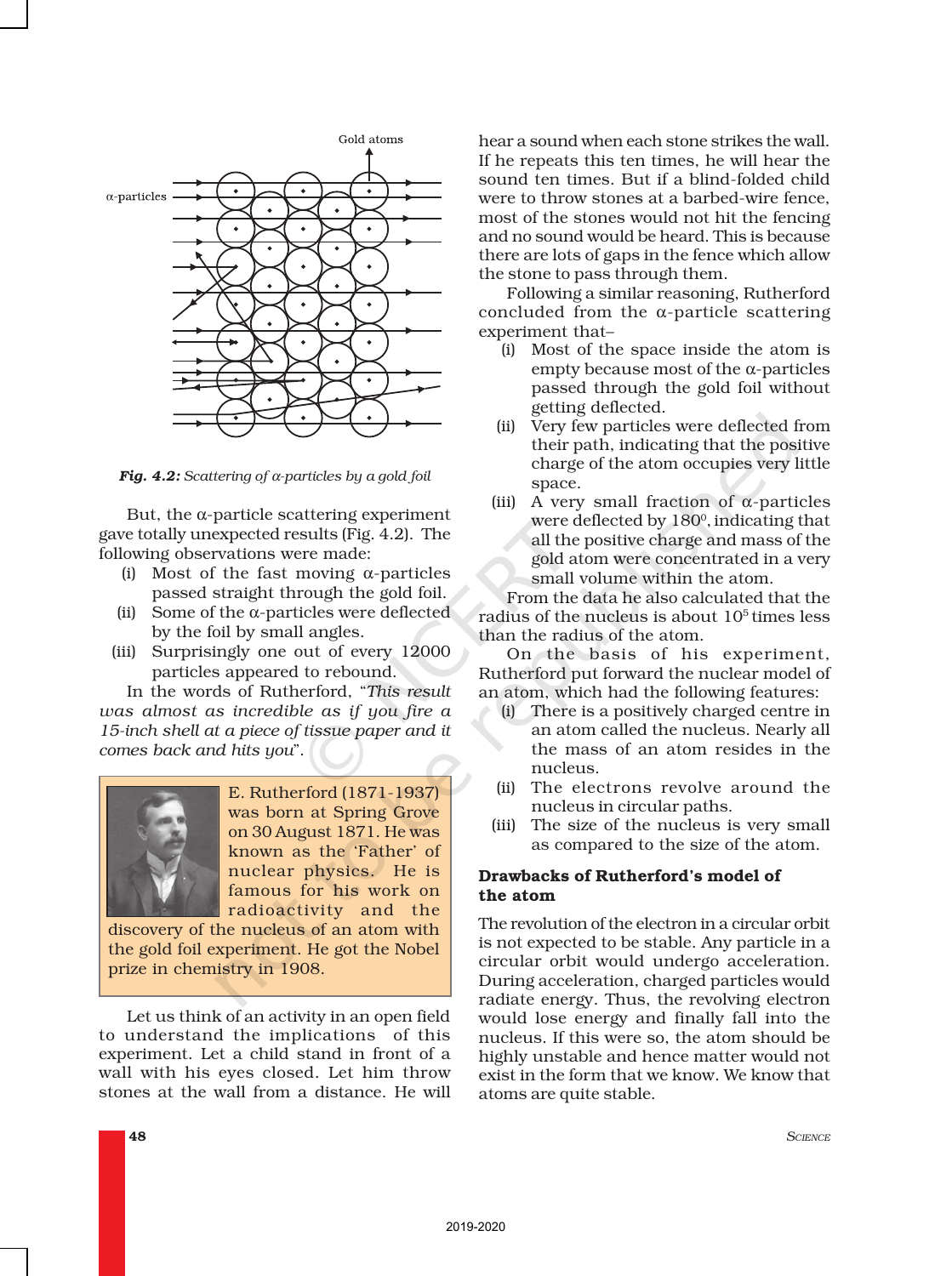#### 4.2.3 BOHR'S MODEL OF ATOM

In order to overcome the objections raised against Rutherford's model of the atom, Neils Bohr put forward the following postulates about the model of an atom:

- (i) Only certain special orbits known as discrete orbits of electrons, are allowed inside the atom.
- (ii) While revolving in discrete orbits the electrons do not radiate energy.



Neils Bohr (1885-1962) was born in Copenhagen on 7 October 1885. He was appointed professor of physics at Copenhagen University in 1916. He got the Nobel prize for his work on the structure of atom in 1922. Among Professor

Bohr's numerous writings, three appearing as books are:

(i) The Theory of Spectra and Atomic Constitution, (ii) Atomic Theory and, (iii) The Description of Nature.

These orbits or shells are called energy levels. Energy levels in an atom are shown in Fig. 4.3.



*Fig. 4.3: A few energy levels in an atom*

These orbits or shells are represented by the letters K,L,M,N,… or the numbers, n=1,2,3,4,….

*STRUCTURE OF THE ATOM* 49

## uestions

- *1. On the basis of Thomson's model of an atom, explain how the atom is neutral as a whole.*
- *2. On the basis of Rutherford's model of an atom, which subatomic particle is present in the nucleus of an atom?*  $\bigcup$  2
	- *3. Draw a sketch of Bohr's model of an atom with three shells.*
	- *4. What do you think would be the observation if the* α*-particle scattering experiment is carried out using a foil of a metal other than gold?*

### 4.2.4 NEUTRONS

In 1932, J. Chadwick discovered another subatomic particle which had no charge and a mass nearly equal to that of a proton. It was eventually named as neutron. Neutrons are present in the nucleus of all atoms, except hydrogen. In general, a neutron is represented as 'n'. The mass of an atom is therefore given by the sum of the masses of protons and neutrons present in the nucleus.

## uestions

- *1. Name the three sub-atomic particles of an atom.*
- *2. Helium atom has an atomic mass of 4 u and two protons in its nucleus. How many neutrons does it have?*  $\bigcup$ <sup>2.</sup>

# 4.3 How are Electrons Distributed in Different Orbits (Shells)?

The distribution of electrons into different orbits of an atom was suggested by Bohr and Bury.

The following rules are followed for writing the number of electrons in different energy levels or shells:

(i) The maximum number of electrons present in a shell is given by the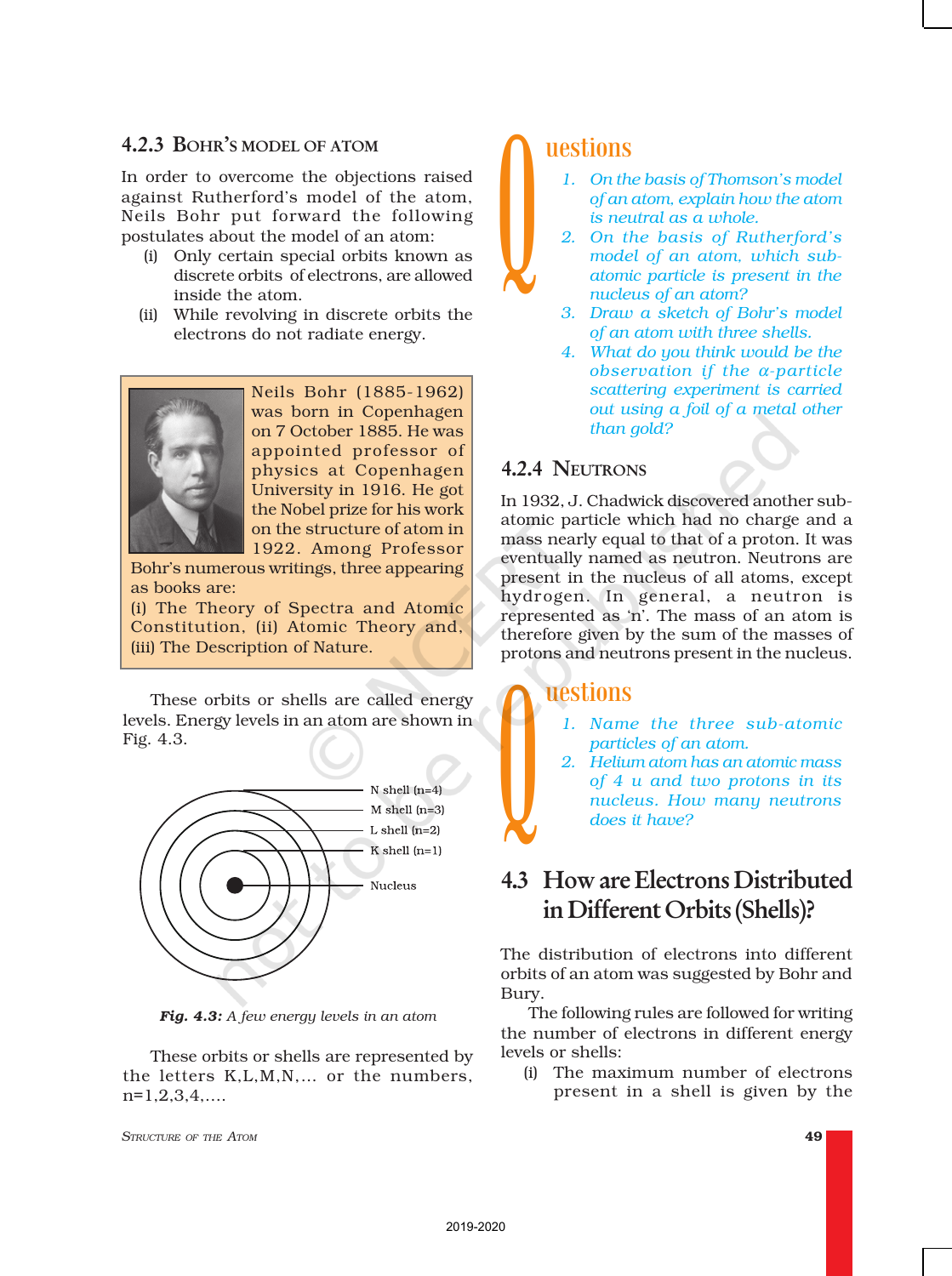formula  $2n^2$ , where 'n' is the orbit number or energy level index, 1,2,3,…. Hence the maximum number of electrons in different shells are as follows:

first orbit or K-shell will be =  $2 \times 1^2$  = 2, second orbit or L-shell will be  $= 2 \times 2^2 = 8$ , third orbit or M-shell will be  $= 2 \times 3^2 = 18$ . fourth orbit or N-shell will be =  $2 \times 4^2$ = 32, and so on.

- (ii) The maximum number of electrons that can be accommodated in the outermost orbit is 8.
- (iii) Electrons are not accommodated in a given shell, unless the inner shells are filled. That is, the shells are filled in a step-wise manner.

Atomic structure of the first eighteen elements is shown schematically in Fig. 4.4.

The composition of atoms of the first eighteen elements is given in Table 4.1.

## uestions

- *1. Write the distribution of electrons in carbon and sodium atoms.*
- *2. If K and L shells of an atom are full, then what would be the total number of electrons in the atom?*  $\int_{\mathbb{R}^2}$

## 4.4 Valency

We have learnt how the electrons in an atom are arranged in different shells/orbits. The electrons present in the outermost shell of an atom are known as the valence electrons.

From the Bohr-Bury scheme, we also know that the outermost shell of an atom can



*Fig.4.4: Schematic atomic structure of the first eighteen elements*

# *Activity \_\_\_\_\_\_\_\_\_\_\_\_\_\_ 4.2*

• Make a static atomic model displaying electronic configuration of the first eighteen elements.

accommodate a maximum of 8 electrons. It was observed that the atoms of elements, completely filled with 8 electrons in the outermost shell show little chemical activity. In other words, their combining capacity or valency is zero. Of these inert elements, the

50 *SCIENCE*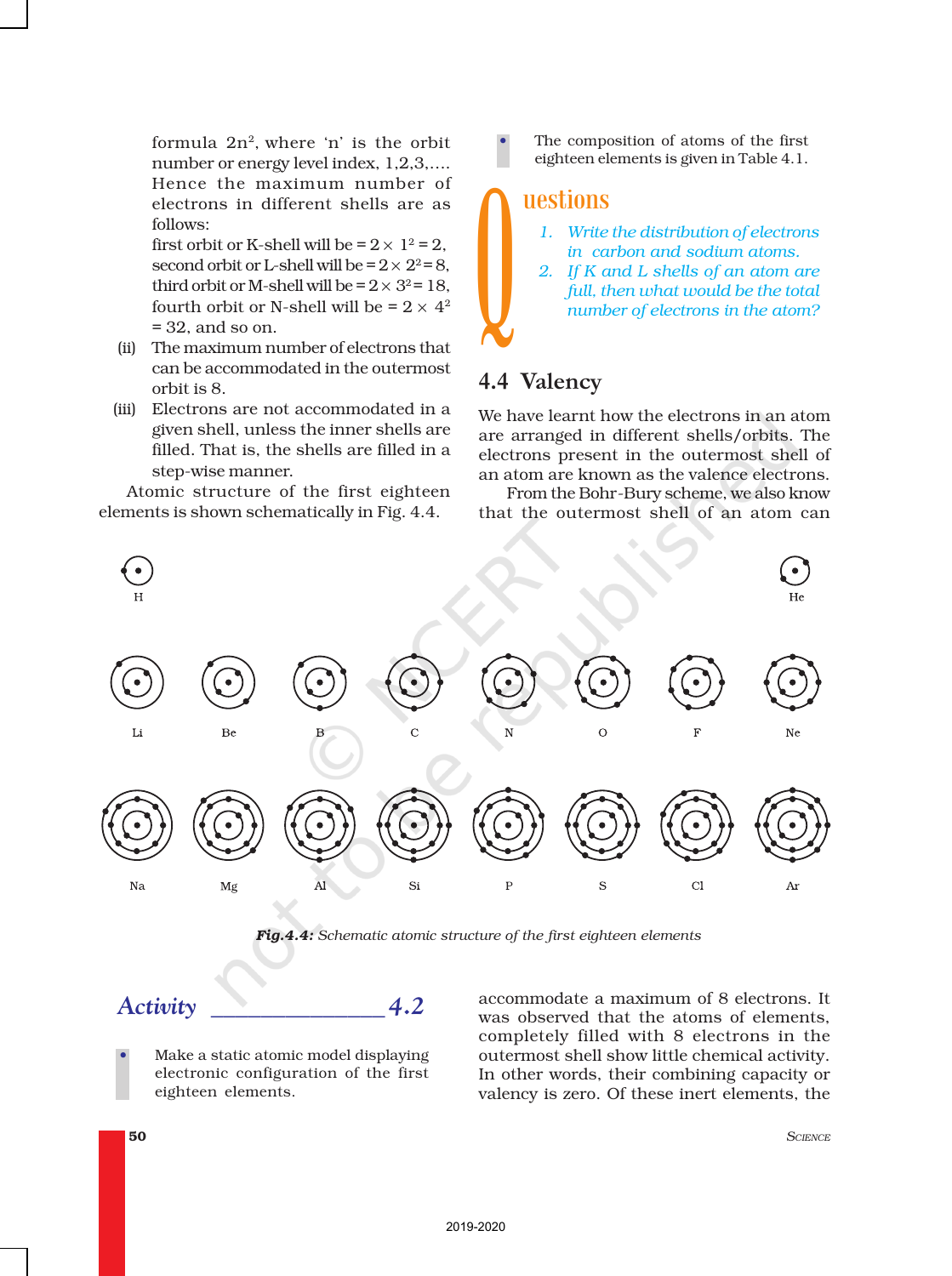| Table 4.1: Composition of Atoms of the First Eighteen Elements<br>with Electron Distribution in Various Shells |                     |                |                |                          |                                         |                |                                     |                          |                          |                |  |
|----------------------------------------------------------------------------------------------------------------|---------------------|----------------|----------------|--------------------------|-----------------------------------------|----------------|-------------------------------------|--------------------------|--------------------------|----------------|--|
| <b>Name of</b>                                                                                                 | Symbol <sup>1</sup> | Atomic         | <b>Number</b>  | <b>Number</b>            | <b>Number</b>                           |                | Distribution of<br><b>Electrons</b> |                          |                          | Vale-          |  |
| <b>Element</b>                                                                                                 |                     | <b>Number</b>  | of             | of                       | of<br><b>Protons Neutrons Electrons</b> | $\mathbf K$    | L                                   | M                        | $\mathbf N$              | ncy            |  |
|                                                                                                                |                     |                |                |                          |                                         |                |                                     |                          |                          |                |  |
| Hydrogen                                                                                                       | H                   | $\mathbf{1}$   | $\mathbf{1}$   | $\overline{\phantom{m}}$ | $\mathbf{1}$                            | $\mathbf{1}$   |                                     |                          |                          | $\mathbf{1}$   |  |
| Helium                                                                                                         | He                  | $\overline{2}$ | $\overline{2}$ | $\overline{2}$           | $\overline{2}$                          | $\overline{2}$ |                                     | $\overline{\phantom{a}}$ | $\overline{\phantom{a}}$ | $\overline{0}$ |  |
| Lithium                                                                                                        | Li                  | 3              | 3              | $\overline{4}$           | 3                                       | $\overline{2}$ | $\mathbf{1}$                        | $\overline{\phantom{a}}$ |                          | $\mathbf{1}$   |  |
| <b>Beryllium</b>                                                                                               | Be                  | $\overline{4}$ | $\overline{4}$ | $\overline{5}$           | $\overline{4}$                          | $\overline{2}$ | $\overline{2}$                      |                          |                          | $\overline{2}$ |  |
| <b>Boron</b>                                                                                                   | $\overline{B}$      | $\overline{5}$ | $\overline{5}$ | 6                        | $\overline{5}$                          | $\overline{2}$ | 3                                   | $\overline{\phantom{0}}$ |                          | 3              |  |
| Carbon                                                                                                         | $\overline{C}$      | 6              | 6              | 6                        | 6                                       | $\overline{2}$ | $\overline{4}$                      | $\overline{\phantom{a}}$ |                          | $\overline{4}$ |  |
| Nitrogen                                                                                                       | N                   | $\overline{7}$ | $\overline{7}$ | $\overline{7}$           | $\overline{7}$                          | $\overline{2}$ | $\overline{5}$                      | $\overline{\phantom{0}}$ |                          | 3              |  |
| Oxygen                                                                                                         | $\overline{O}$      | 8              | 8              | 8                        | 8                                       | $\overline{2}$ | 6                                   | ÷.                       |                          | $\overline{2}$ |  |
| Fluorine                                                                                                       | F                   | 9              | 9              | 10                       | 9                                       | $\overline{2}$ | $\overline{7}$                      |                          | $\qquad \qquad -$        | $\mathbf{1}$   |  |
| <b>Neon</b>                                                                                                    | <b>Ne</b>           | 10             | 10             | 10                       | 10                                      | $\overline{2}$ | 8                                   |                          |                          | $\overline{0}$ |  |
| Sodium                                                                                                         | <b>Na</b>           | 11             | 11             | 12                       | 11                                      | $\overline{2}$ | 8                                   | $\mathbf{1}$             | $\equiv$                 | $\mathbf{1}$   |  |
| Magnesium                                                                                                      | Mg                  | 12             | 12             | 12                       | 12                                      | $\overline{2}$ | 8                                   | $\overline{2}$           | $\overline{\phantom{a}}$ | $\overline{2}$ |  |
| Aluminium                                                                                                      | A1                  | 13             | 13             | 14                       | 13                                      | $\overline{2}$ | 8                                   | 3                        | $\equiv$                 | 3              |  |
| Silicon                                                                                                        | Si                  | 14             | 14             | 14                       | 14                                      | $\overline{2}$ | 8                                   | $\overline{4}$           | $\equiv$                 | $\overline{4}$ |  |
| Phosphorus                                                                                                     | $\mathbf{P}$        | 15             | 15             | 16                       | 15                                      | $\overline{2}$ | 8                                   | $\overline{5}$           | $\overline{\phantom{a}}$ | 3,5            |  |
| Sulphur                                                                                                        | S                   | 16             | 16             | 16                       | 16                                      | $\overline{2}$ | 8                                   | 6                        | $\equiv$                 | $\overline{2}$ |  |
| Chlorine                                                                                                       | C1                  | 17             | 17             | 18                       | 17                                      | $\overline{2}$ | 8                                   | $\overline{7}$           | $\overline{\phantom{0}}$ | $\mathbf{1}$   |  |
| Argon                                                                                                          | Ar                  | 18             | 18             | 22                       | 18                                      | $\overline{2}$ | 8                                   | 8                        |                          | $\overline{0}$ |  |

helium atom has two electrons in its outermost shell and all other elements have atoms with eight electrons in the outermost shell.

The combining capacity of the atoms of elements, that is, their tendency to react and form molecules with atoms of the same or different elements, was thus explained as an attempt to attain a fully-filled outermost shell. An outermost-shell, which had eight electrons was said to possess an octet. Atoms would thus react, so as to achieve an octet in the outermost shell. This was done by sharing, gaining or losing electrons. The number of electrons gained, lost or shared so as to make the octet of electrons in the outermost shell, gives us directly the combining capacity of the element, that is, the valency discussed in the previous chapter. For example, hydrogen/ lithium/sodium atoms contain one electron each in their outermost shell, therefore each one of them can lose one electron. So, they are said to have valency of one. Can you tell, what is valency of magnesium and aluminium? It is two and three, respectively, because magnesium has two electrons in its outermost shell and aluminium has three electrons in its outermost shell.

If the number of electrons in the outermost shell of an atom is close to its full capacity, then valency is determined in a different way. For example, the fluorine atom has 7 electrons in the outermost shell, and its valency could be 7. But it is easier for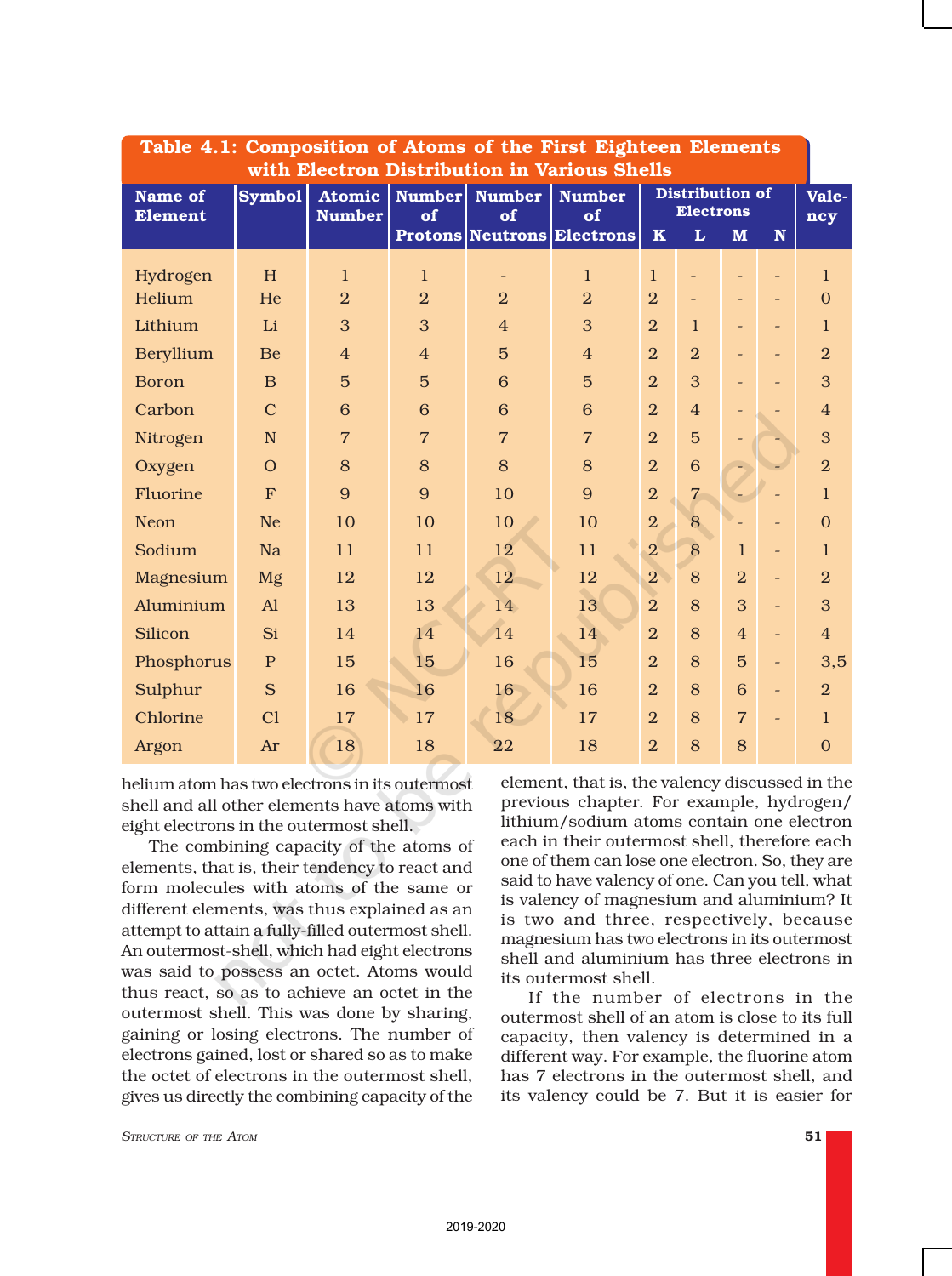fluorine to gain one electron instead of losing seven electrons. Hence, its valency is determined by subtracting seven electrons from the octet and this gives you a valency of one for fluorine. Valency can be calculated in a similar manner for oxygen. What is the valency of oxygen that you get from this calculation?

Therefore, an atom of each element has a definite combining capacity, called its valency. Valency of the first eighteen elements is given in the last column of Table 4.1.

uestion

*1. How will you find the valency of chlorine, sulphur and magnesium?* **V** 

# 4.5 Atomic Number and Mass Number

#### 4.5.1 ATOMIC NUMBER

We know that protons are present in the nucleus of an atom. It is the number of protons of an atom, which determines its atomic number. It is denoted by 'Z'. All atoms of an element have the same atomic number, Z. In fact, elements are defined by the number of protons they possess. For hydrogen,  $Z = 1$ , because in hydrogen atom, only one proton is present in the nucleus. Similarly, for carbon,  $Z = 6$ . Therefore, the atomic number is defined as the total number of protons present in the nucleus of an atom.

#### 4.5.2 MASS NUMBER

After studying the properties of the subatomic particles of an atom, we can conclude that mass of an atom is practically due to protons and neutrons alone. These are present in the nucleus of an atom. Hence protons and neutrons are also called nucleons. Therefore, the mass of an atom resides in its nucleus. For example, mass of carbon is 12 u because it has 6 protons and

6 neutrons,  $6 u + 6 u = 12 u$ . Similarly, the mass of aluminium is 27 u (13 protons+14 neutrons). The mass number is defined as the sum of the total number of protons and neutrons present in the nucleus of an atom. It is denoted by 'A'. In the notation for an atom, the atomic number, mass number and symbol of the element are to be written as:



For example, nitrogen is written as  $^{14}_{7}$ N .

#### uestions

- *1. If number of electrons in an atom is 8 and number of protons is also 8, then (i) what is the atomic number of the atom? and (ii) what is the charge on the atom?*  $\sum_{2}$ 
	- *2. With the help of Table 4.1, find out the mass number of oxygen and sulphur atom.*

# 4.6 Isotopes

In nature, a number of atoms of some elements have been identified, which have the same atomic number but different mass numbers. For example, take the case of hydrogen atom, it has three atomic species, namely protium  $\binom{1}{1}H$ , deuterium  $\binom{2}{1}H$  or D) and tritium ( $^{3}_{1}$ H or T). The atomic number of each one is 1, but the mass number is 1, 2 and 3, respectively. Other such examples are

(i) carbon,  $^{12}_{6}$ C and  $^{14}_{6}$ C, (ii) chlorine,  $^{35}_{17}$ Cl

and  $\frac{37}{17}$  Cl, etc.

On the basis of these examples, isotopes are defined as the atoms of the same element, having the same atomic number but different mass numbers. Therefore, we can say that there are three isotopes of hydrogen atom, namely protium, deuterium and tritium.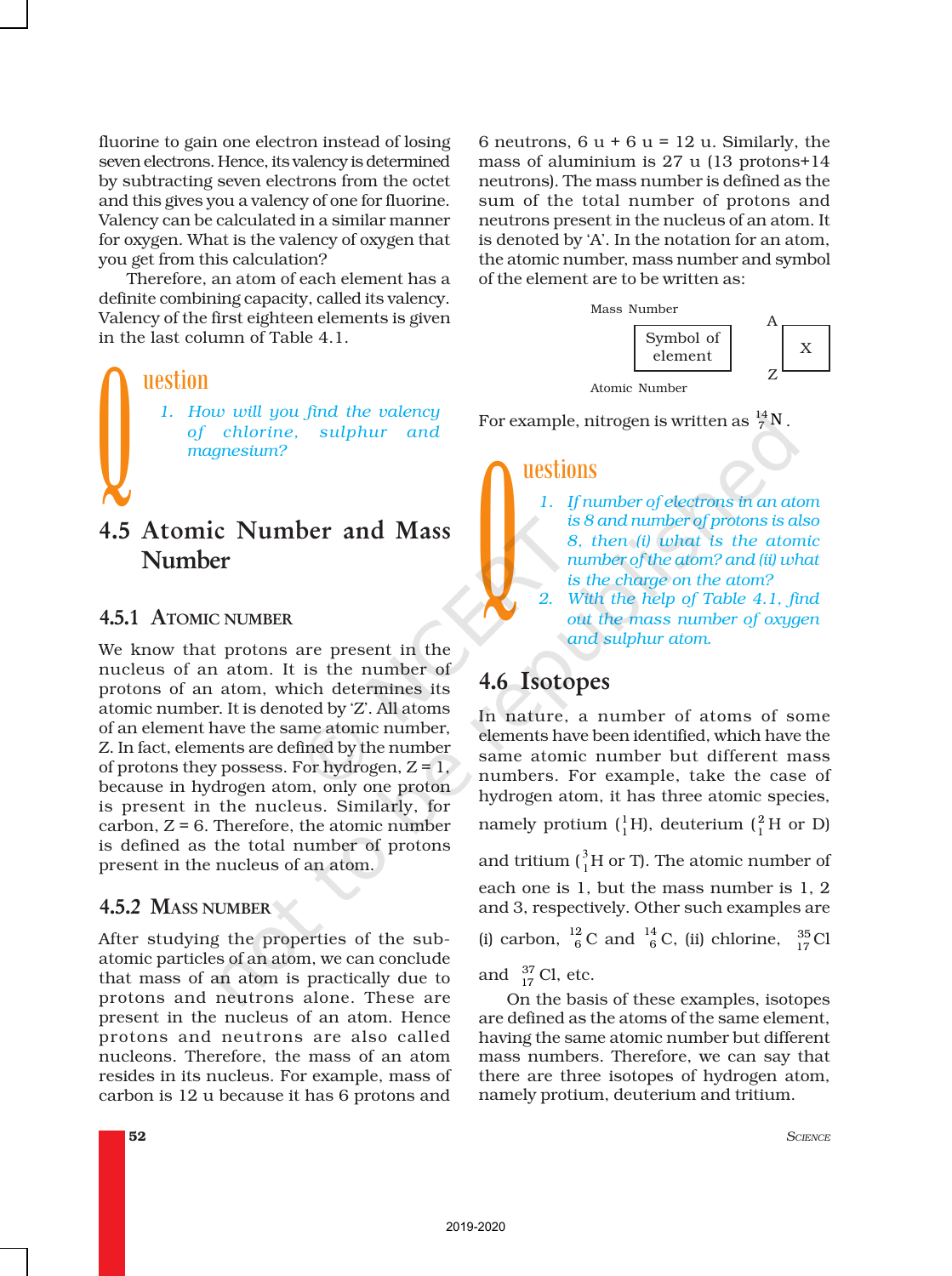Many elements consist of a mixture of isotopes. Each isotope of an element is a pure substance. The chemical properties of isotopes are similar but their physical properties are different.

Chlorine occurs in nature in two isotopic forms, with masses 35 u and 37 u in the ratio of 3:1. Obviously, the question arises: what should we take as the mass of chlorine atom? Let us find out.

The average atomic mass of chlorine atom, on the basis of above data, will be

$$
\left[ \left( 35 \times \frac{75}{100} + 37 \times \frac{25}{100} \right) \right]
$$

$$
= \left( \frac{105}{4} + \frac{37}{4} \right) = \frac{142}{4} = 35.5 \text{ u}
$$

The mass of an atom of any natural element is taken as the average mass of all the naturally occuring atoms of that element. If an element has no isotopes, then the mass of its atom would be the same as the sum of protons and neutrons in it. But if an element occurs in isotopic forms, then we have to know the percentage of each isotopic form and then the average mass is calculated.

This does not mean that any one atom of chlorine has a fractional mass of 35.5 u. It means that if you take a certain amount of chlorine, it will contain both isotopes of chlorine and the average mass is 35.5 u.

#### Applications

Since the chemical properties of all the isotopes of an element are the same, normally we are not concerned about taking a mixture. But some isotopes have special properties which find them useful in various fields. Some of them are :

- (i) An isotope of uranium is used as a fuel in nuclear reactors.
- (ii) An isotope of cobalt is used in the treatment of cancer.
- (iii) An isotope of iodine is used in the treatment of goitre.

#### 4.6.1 ISOBARS

Let us consider two elements — calcium, atomic number 20, and argon, atomic number 18. The number of protons in these atoms is different, but the mass number of both these elements is 40. That is, the total number of nucleons is the same in the atoms of this pair of elements. Atoms of different elements with different atomic numbers, which have the same mass number, are known as isobars.

#### uestions

- *1. For the symbol H,D and T tabulate three sub-atomic particles found in each of them.*
- $\bigcup$  2 *2. Write the electronic configuration of any one pair of isotopes and isobars.*



• Credit for the discovery of electron and proton goes to J.J. Thomson and E.Goldstein, respectively.

• J.J. Thomson proposed that electrons are embedded in a positive sphere.

*STRUCTURE OF THE ATOM* 53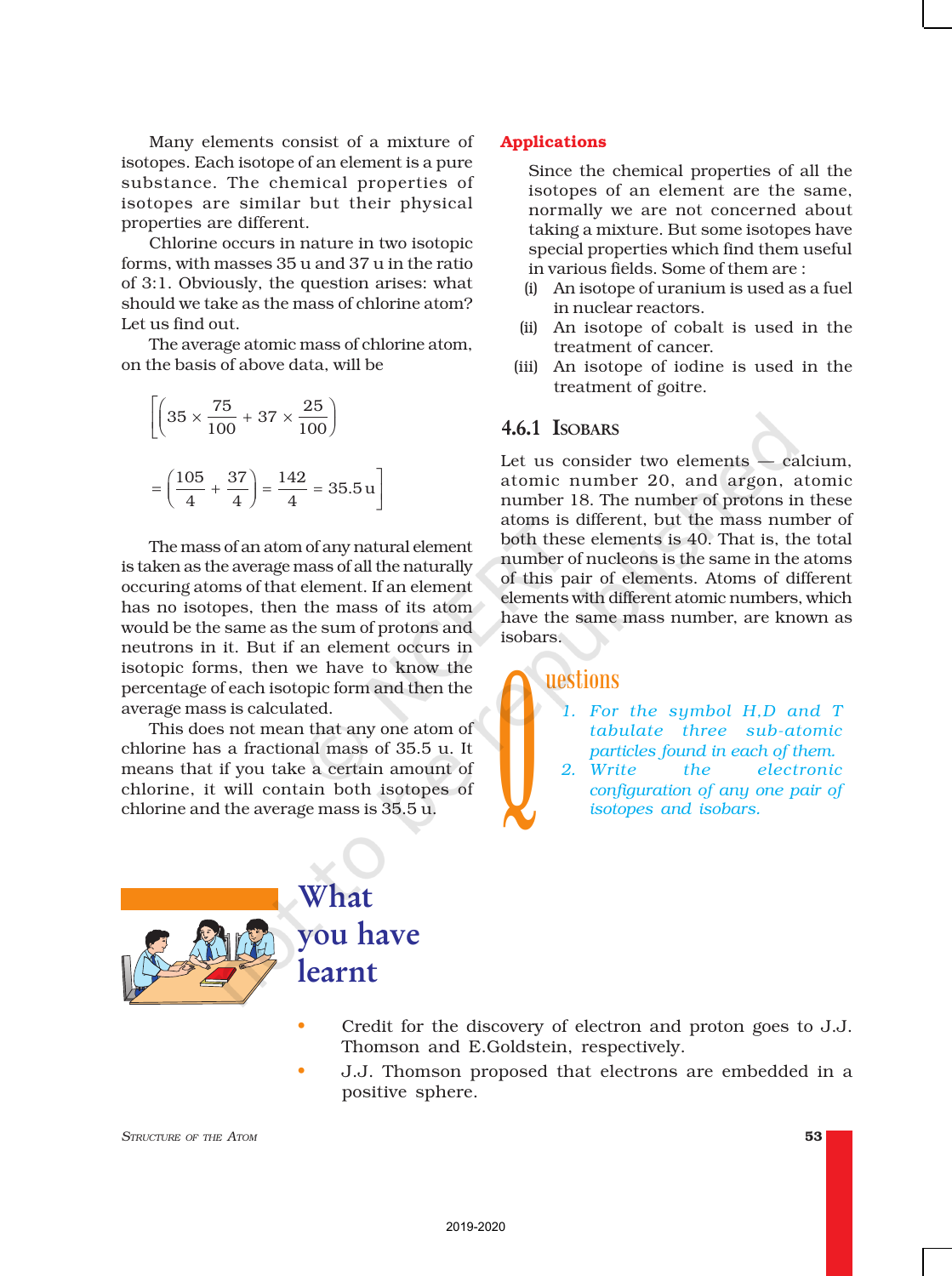- Rutherford's alpha-particle scattering experiment led to the discovery of the atomic nucleus.
- Rutherford's model of the atom proposed that a very tiny nucleus is present inside the atom and electrons revolve around this nucleus. The stability of the atom could not be explained by this model.
- Neils Bohr's model of the atom was more successful. He proposed that electrons are distributed in different shells with discrete energy around the nucleus. If the atomic shells are complete, then the atom will be stable and less reactive.
- J. Chadwick discovered presence of neutrons in the nucleus of an atom. So, the three sub-atomic particles of an atom are: (i) electrons, (ii) protons and (iii) neutrons. Electrons are negatively charged, protons are positively charged and neutrons

have no charges. The mass of an electron is about  $\frac{1}{2000}$  times the mass of an hydrogen atom. The mass of a proton and a neutron is taken as one unit each.

- Shells of an atom are designated as K,L,M,N,….
- Valency is the combining capacity of an atom.
- The atomic number of an element is the same as the number of protons in the nucleus of its atom.
- The mass number of an atom is equal to the number of nucleons in its nucleus.
- Isotopes are atoms of the same element, which have different mass numbers.
- Isobars are atoms having the same mass number but different atomic numbers.
- Elements are defined by the number of protons they possess.



# Exercises

- 1. Compare the properties of electrons, protons and neutrons.
- 2. What are the limitations of J.J. Thomson's model of the atom?
- 3. What are the limitations of Rutherford's model of the atom?
- 4. Describe Bohr's model of the atom.
- 5. Compare all the proposed models of an atom given in this chapter.
- 6. Summarise the rules for writing of distribution of electrons in various shells for the first eighteen elements.
- 7. Define valency by taking examples of silicon and oxygen.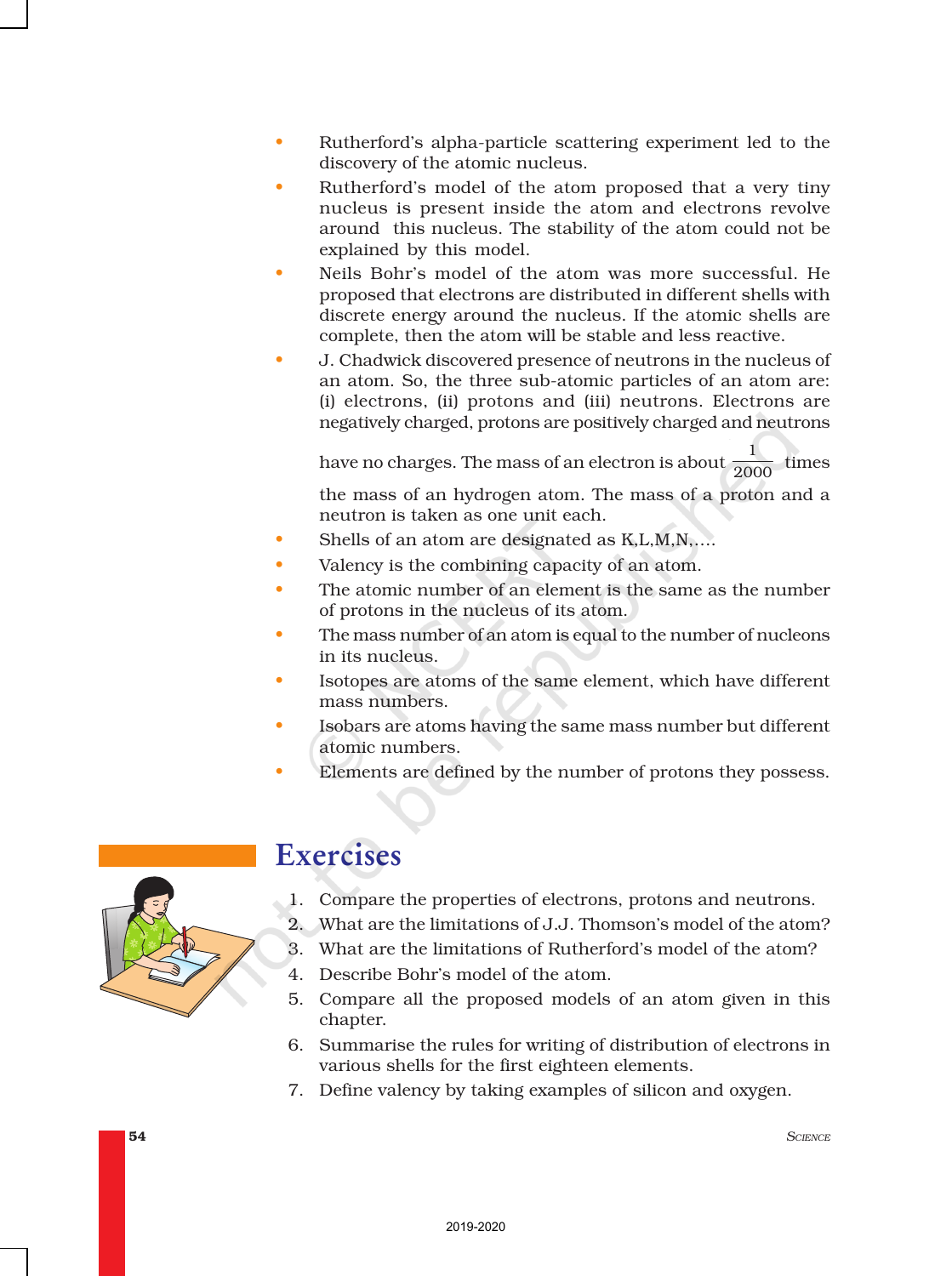- 8. Explain with examples (i) Atomic number, (ii) Mass number, (iii) Isotopes and iv) Isobars. Give any two uses of isotopes.
- 9. Na<sup>+</sup> has completely filled K and L shells. Explain.
- 10. If bromine atom is available in the form of, say, two isotopes  $^{79}_{35}$ Br (49.7%) and  $^{81}_{35}$ Br (50.3%), calculate the average atomic mass of bromine atom.
- 11. The average atomic mass of a sample of an element X is 16.2 u. What are the percentages of isotopes  ${}_{8}^{6}$ X and  ${}_{8}^{18}$ X in the sample?
- 12. If Z = 3, what would be the valency of the element? Also, name the element.
- 13. Composition of the nuclei of two atomic species  $\overline{X}$  and  $\overline{Y}$  are given as under

X Y Protons  $= 6 6$ Neutrons  $= 6 8$ 

Give the mass numbers of X and Y. What is the relation between the two species?

- 14. For the following statements, write T for True and F for False.
	- (a) J.J. Thomson proposed that the nucleus of an atom contains only nucleons.
	- (b) A neutron is formed by an electron and a proton combining together. Therefore, it is neutral.
	- (c) The mass of an electron is about  $\frac{1}{2000}$  times that of proton.
	- (d) An isotope of iodine is used for making tincture iodine, which is used as a medicine.

Put tick  $(\checkmark)$  against correct choice and cross  $(\checkmark)$  against wrong choice in questions 15, 16 and 17

- 15. Rutherford's alpha-particle scattering experiment was responsible for the discovery of
	- (a) Atomic Nucleus (b) Electron
	- (c) Proton (d) Neutron
- 16. Isotopes of an element have
	- (a) the same physical properties
	- (b) different chemical properties
	- (c) different number of neutrons
	- (d) different atomic numbers.
- 17. Number of valence electrons in Cl– ion are:
	- (a) 16 (b) 8 (c) 17 (d) 18